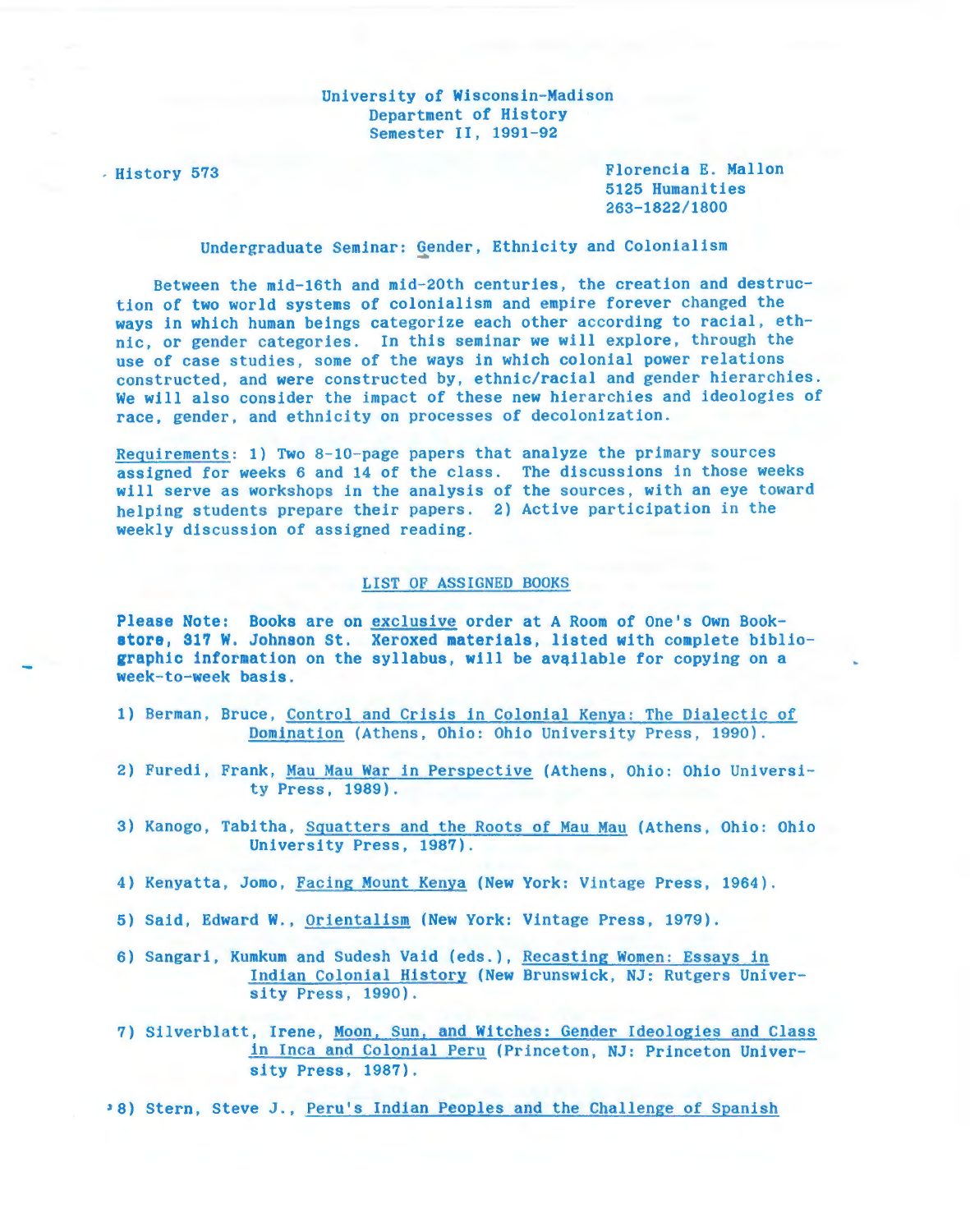History 573--Mallon--Spring 1992--page 2

Conquest: Huamanga to 1640 (Madison, WI: University of Wisconsin Press, 1982).

9) White, Luise, The Comforts of Home: Prostitution in Colonial Nairobi (Chicago, IL: University of Chicago Press, 1990).

SCHEDULE OF READING ASSIGNMENTS AND DISCUSSIONS

UNIT I: Theoretical Introduction

Week 2, 27 Jan. - Introduction

Week 3, 3 Feb.- Orientalism and the "Other" Reading: Edward *W.* Said, Orientalism.

Week 4, 10 Feb.- Orientalism: Engagement and Critique Reading: "Review Symposium," Journal of Asian Studies, XXXIX: 3 (May 1980), pp. 481-517.

> Edward *W.* Said, "Representing the Colonized: Anthropology's Interlocutors," Critical Inquiry 15 (Winter 1989), pp. 205-225.

Uma Chakravarti, "Whatever Happened to the Vedic Dasi? Orientalism, Nationalism, and a Script for the Past," in Recasting Women, Eds. Kukum Sangari and Sudesh Vaid, pp. 27-87.

UNIT II: The Construction of Colonialism in the Andes

~ ~ Week 5, 17 Feb. - The Early Encounters Reading: Steve J. Stern, Peru's Indian Peoples and the Challenge of Spanish Conquest: Huamanga to 1640.

Week 6, 24 Feb. - Gender, Conquest and Colonialism Reading: Irene Silverblatt, Moon, Sun and Witches: Gender Ideologies and Class in Inca and Colonial Peru.

Week 7, 2 March- Analysis of Primary Sources (I)

Reading: a) Father Pablo Joseph de Arriaga, The Extirpation of Idolatry in Peru, trans. and ed. L. Clark Keating (Lexington: University of Kentucky Press, 1968), pp. 3-8, 9-74, 90-134.

> b) Felipe Guaman Poma de Ayala, Letter to a King: A Peruvian Chief's Account of Life Under the Incas and Under Spanish Rule, ed. and trans. Christopher Dilke (New York: E.P. Dutton, 1978), pp. 21-102; 171-242.

PLEASE NOTE: Half the class will choose (a), and half will choose (b). After a first hour of discussion in two smaller groups, we will come together for a general discussion.

> \*\*\*PAPERS DUE ON FRIDAY, 20 MARCH, AT 5:00 P.M.\*\*\* Spring Break, March 7-15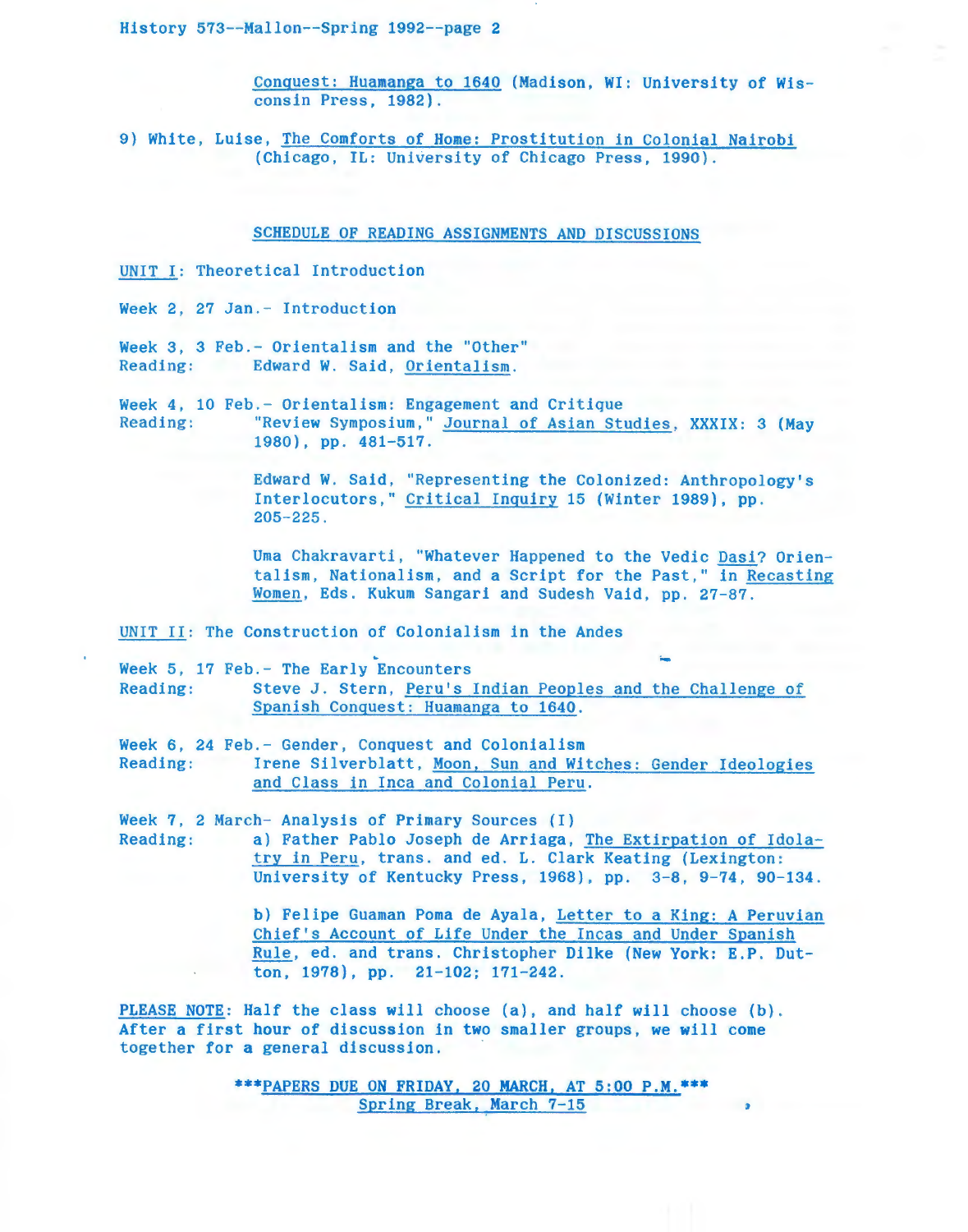UNIT III: A Critique of Colonialism: Oppositional Historiographies in India

Week 8, 16 March- Building a New Perspective: Subaltern Studies Reading: Ranajit Guha, "Preface"; and "Some Aspects of the Historiography of Colonial India," Subaltern Studies: Writings on South Asian History and Society, Vol. I (Delhi: Oxford University Press, 1982), pp. vii-viii; 1-8.<br>The Prose of Counter-Insurgency," Subaltern. Studies: Writings on South Asian History and Society, Vol. II. (Delhi: Oxford University Press, 1983), pp. 1-42.

> David Arnold, "Gramsci and Peasant Subalternity in India," Journal of Peasant Studies, 11: 4 (July 1984), pp. 155-77.

Partha Chatterjee, "Gandhi and the Critique of Civil Society," Subaltern Studies Writings on South Asian History and Society, Vol. II, (Delhi: Oxford University Press, 1983), pp. 153-94.

Sumanta Banerjee , "Marginalization of Women's Popular Culture in Nineteenth Century Bengal," Recasting Women, pp. 127-79.

Week 9, 23 March- Gender and the Subaltern: A Critique from Within Reading: Gayatri Chakravorty Spivak, "Subaltern Studies: Deconstructing Historiography," Subaltern Studies: Writings on South Asian History and Society, Vol. IV, (Delhi: Oxford University Press, 1985), pp. 330-63.

> Kumkum Sangari and Sudesh Vaid, "Introduction," Recasting Women,pp. 1-26.

> Lata Mani, "Contentious Traditions: The Debate on Sati in Colonial India," Recasting Women, pp. 88-126 .

Prem Chowdhry, "Customs in a Peasant Economy: Women in Colonial Haryana," Recasting Women, pp. 302-336.

Ranajit Guha, "Chandra's Death," Subaltern Studies: Writings on South Asian History and Society, Vol. V (Delhi: Oxford University Press, 1986), pp. 135-65.

Week 10, 30 March- Ongoing Debates

Reading: Partha Chatterjee, "The Nationalist Resolution of the Women's Question," Recasting Women, pp. 233-53.

> Partha Chatterjee, "Caste and Subaltern Consciousness," Subaltern Studies : Writings on South Asian History and Society, Vol. VI (Delhi: Oxford University Press, 1987), pp. 169-209.

Veena Das, "Subaltern as Perspective," Subaltern Studies : Writings on South Asian History and Society, Vol. VI (Delhi: Oxford University Press, 1987), pp. 310-324.

Julie Stephens, "Feminist Fictions," Subaltern Studies: Writings on South Asian History and Society, Vol. VI (Delhi: